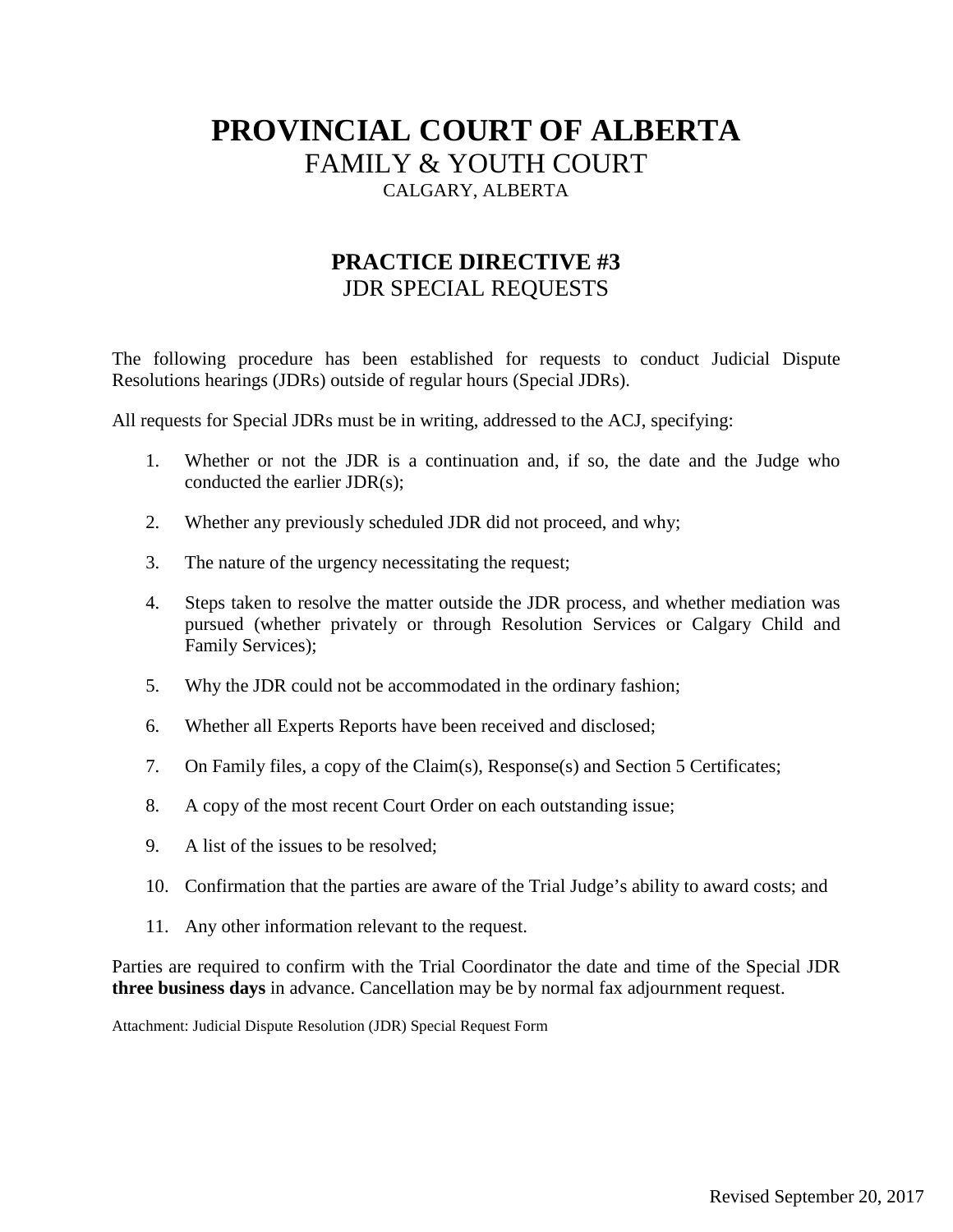# **In the Provincial Court of Alberta Family & Youth Court Judicial Dispute Resolution (JDR) Special Request**

| <b>File Name:</b>                                                                                                                                                                                                                                                                  |                                                                                                                                                                                                                               |        | <u> 1989 - Johann Stoff, deutscher Stoffen und der Stoffen und der Stoffen und der Stoffen und der Stoffen und der</u> |
|------------------------------------------------------------------------------------------------------------------------------------------------------------------------------------------------------------------------------------------------------------------------------------|-------------------------------------------------------------------------------------------------------------------------------------------------------------------------------------------------------------------------------|--------|------------------------------------------------------------------------------------------------------------------------|
|                                                                                                                                                                                                                                                                                    |                                                                                                                                                                                                                               |        |                                                                                                                        |
| <b>CFC File Number:</b>                                                                                                                                                                                                                                                            |                                                                                                                                                                                                                               |        |                                                                                                                        |
| N File Number:                                                                                                                                                                                                                                                                     |                                                                                                                                                                                                                               |        |                                                                                                                        |
|                                                                                                                                                                                                                                                                                    |                                                                                                                                                                                                                               |        |                                                                                                                        |
| Is this JDR a Continuation? □ Yes □ No<br>А.                                                                                                                                                                                                                                       |                                                                                                                                                                                                                               |        |                                                                                                                        |
|                                                                                                                                                                                                                                                                                    |                                                                                                                                                                                                                               |        |                                                                                                                        |
| Trial Information (if any):<br>В.                                                                                                                                                                                                                                                  |                                                                                                                                                                                                                               |        |                                                                                                                        |
|                                                                                                                                                                                                                                                                                    |                                                                                                                                                                                                                               |        |                                                                                                                        |
| C.<br><b>Counsel / Party Contact Information:</b><br>the control of the control of the control of the control of the control of the control of the control of the control of the control of the control of the control of the control of the control of the control of the control |                                                                                                                                                                                                                               |        |                                                                                                                        |
| Counsel:<br><u> 1989 - Andrea Stadt Britain, marwolaeth a bh</u>                                                                                                                                                                                                                   |                                                                                                                                                                                                                               |        |                                                                                                                        |
|                                                                                                                                                                                                                                                                                    |                                                                                                                                                                                                                               |        |                                                                                                                        |
|                                                                                                                                                                                                                                                                                    |                                                                                                                                                                                                                               |        |                                                                                                                        |
|                                                                                                                                                                                                                                                                                    |                                                                                                                                                                                                                               |        |                                                                                                                        |
|                                                                                                                                                                                                                                                                                    |                                                                                                                                                                                                                               |        |                                                                                                                        |
|                                                                                                                                                                                                                                                                                    | the control of the control of the control of the control of the control of the control of the control of the control of the control of the control of the control of the control of the control of the control of the control |        |                                                                                                                        |
| Counsel:<br><u> 1989 - Johann Harry Barn, mars ar breist fan de Fryske kommunent fan de ferstjerke fan de ferstjerke fan de f</u>                                                                                                                                                  |                                                                                                                                                                                                                               |        |                                                                                                                        |
| Telephone: ___________________________                                                                                                                                                                                                                                             |                                                                                                                                                                                                                               | Email: | <u> 1990 - Jan Barbara Barat III, marka Barbara Barbara Barbara Barbara Barbara Barbara Barbara Barbara Barbara B</u>  |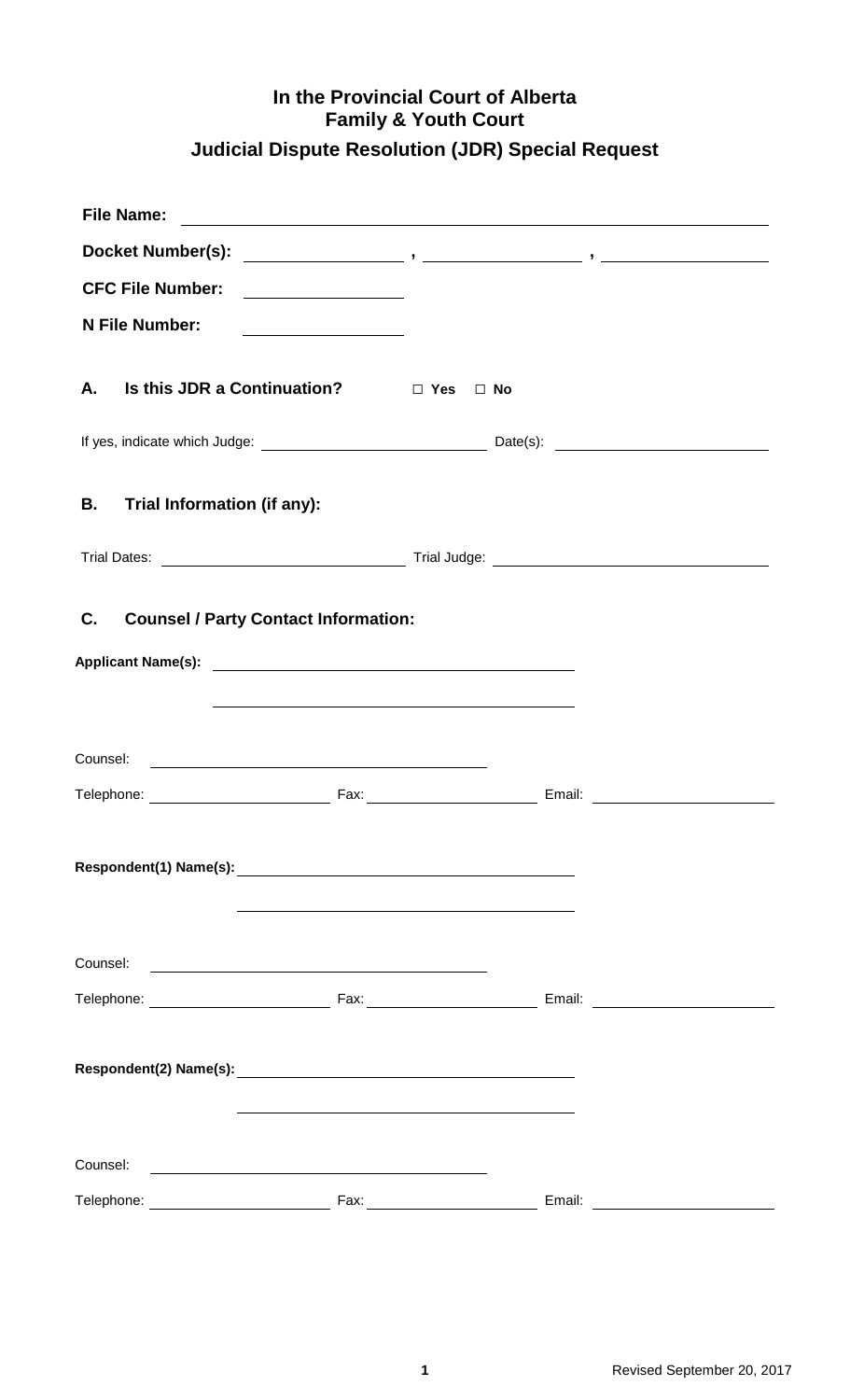| D. Have any previously scheduled JDRs not proceeded? | $\Box$ Yes $\Box$ No |  |
|------------------------------------------------------|----------------------|--|
|                                                      |                      |  |

If yes, why:

### **E. Nature of the urgency necessitating the request:**

**F. Steps taken to resolve this matter outside of the JDR process:**

## **G. Reasons as to why this JDR could not be accommodated in the ordinary fashion:**

#### **H. Have all the Expert Reports been received and disclosed? □ Yes G <b>No**

If no, which Reports have not yet been received and/or disclosed and what is the anticipated date of receipt and disclosure:

- **1. Expected Delivery Date:**
- **2. Expected Delivery Date:**

| <b>Expected Delivery Date:</b> |  |
|--------------------------------|--|
| <b>Expected Delivery Date:</b> |  |

#### **I. Five dates where all counsel and parties are available from 12:30 – 1:30 p.m. for a Special JDR:**

**1. 2. 3. 4. 5.**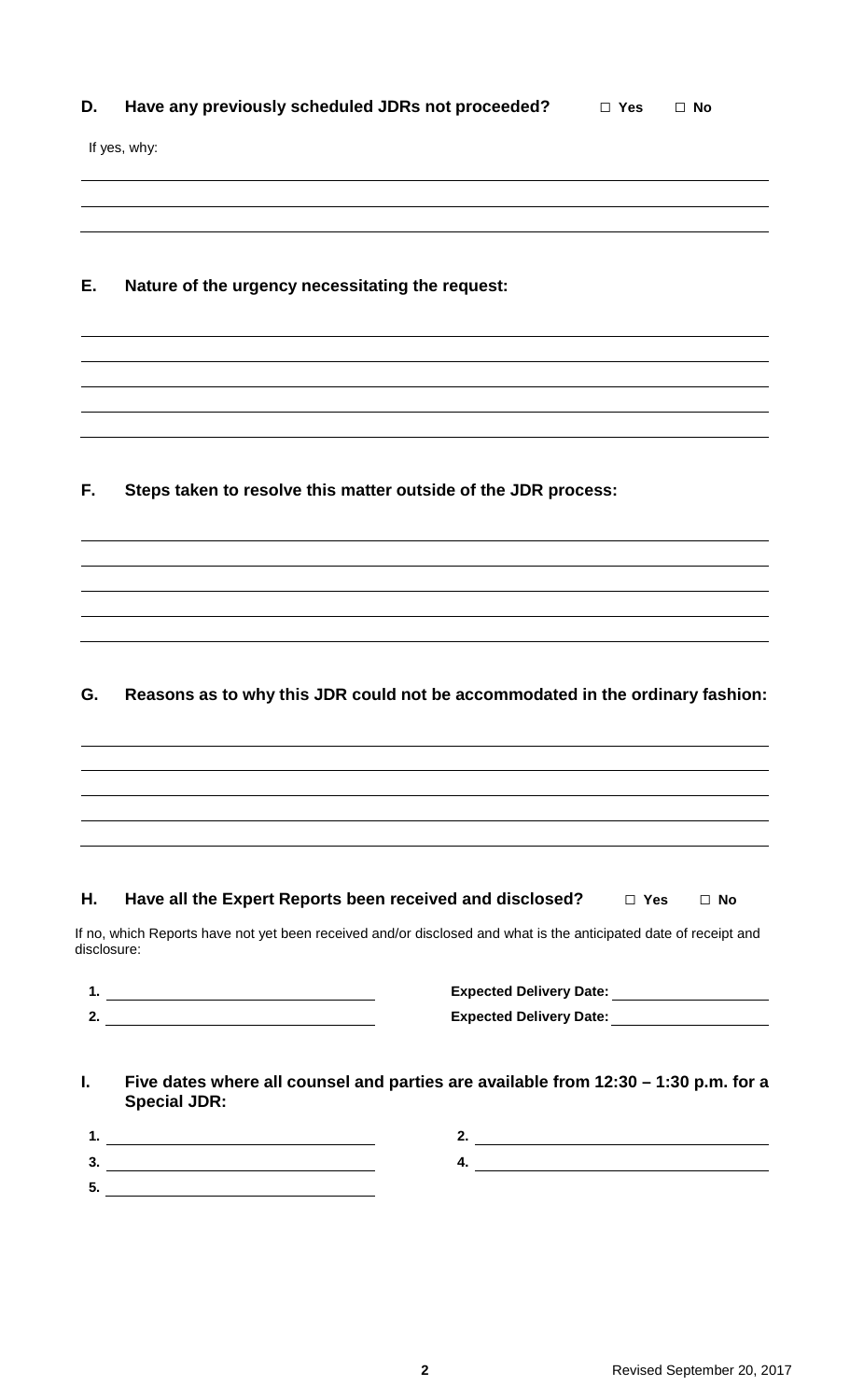| J. | <b>Issues to be resolved:</b>                                                                                           |
|----|-------------------------------------------------------------------------------------------------------------------------|
|    |                                                                                                                         |
|    |                                                                                                                         |
|    |                                                                                                                         |
|    |                                                                                                                         |
|    |                                                                                                                         |
| Κ. | Copy of the most recent Court Order attached? $\Box$ Yes<br>$\Box$ No                                                   |
| L. | On Family Law matters, are all parties aware of the Trial Judge's ability to<br>award Costs?<br>$\Box$ Yes<br>$\Box$ No |
| М. | Other information relevant to the request:                                                                              |
|    |                                                                                                                         |
|    |                                                                                                                         |
|    |                                                                                                                         |
|    |                                                                                                                         |
|    |                                                                                                                         |